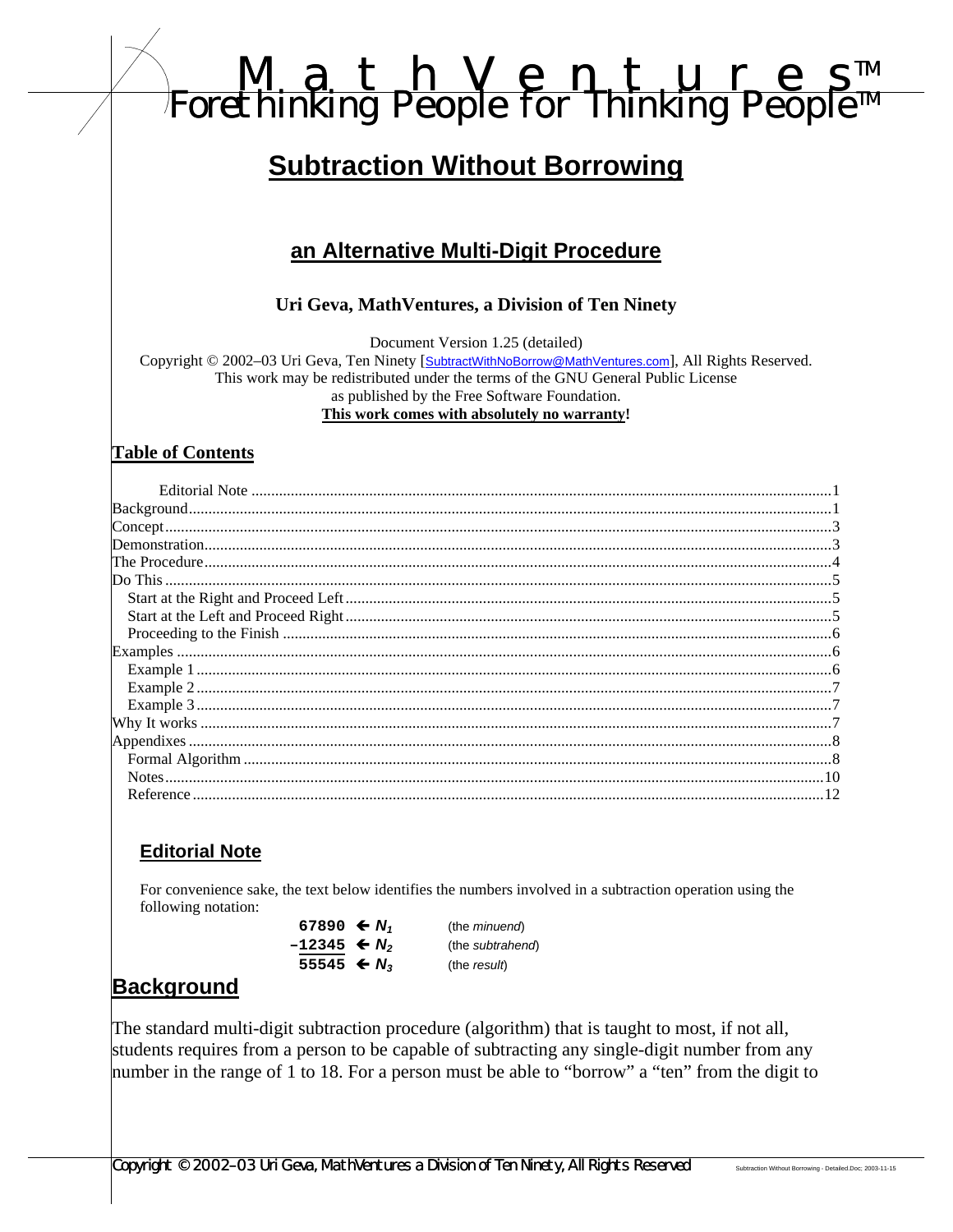#### *Subtraction Without Borrowing Page 2 of 12.*

the left of the current one in the minuend. In other words, a person must possess the following computational abilities and perform them mentally:

- 1. Working in single-digit columns from right to left, compare each digit of the subtrahend with the corresponding digit, the one above it, of the minuend.
- 2. Recognize whether or not the current digit in the subtrahend is larger than the corresponding digit, the one above it, in the minuend.
- 3. If it is not, then a person must
	- 3.1. Perform a single-digit subtraction; and
	- 3.2. Proceed to the next single-digit column and repeat Step 2.
- 4. If it is, then a person must
	- 4.1. Add *10* to the current digit of the minuend.
	- 4.2. Subtract *1* from the digit to the left of the current of the minuend.
	- 4.3. Perform a single-digit subtraction from the two-digit number in the range of *10–18*, inclusively;
	- 4.4. Proceed to the next single-digit column and repeat Step 2.
- 5. The final result is when the person is done with the leftmost column.

For students who struggle with any of these requirements the procedure describe below provides an easier alternative. It required that the strongest subtraction skill is:

- Single-digit subtraction, where the minuend is larger or equal to the subtrahend.
- Multi-digit addition.

Most people, including students before they are taught multi-digit subtraction, possess these skills.

This procedure does not employ borrowing. Instead it replaces the source number with a substitute from which the subtraction can proceed without borrowing. After the subtraction is finished, the result is adjusted by adding the number that was used to generate the substitute source number.

A bonus of this procedure is the fact the actual subtraction can proceed from left to right just as traditionally it is done from right to left. In fact, as long as digits are subtracted in their columns and subtraction is carried out in each and every column, the order is no longer relevant.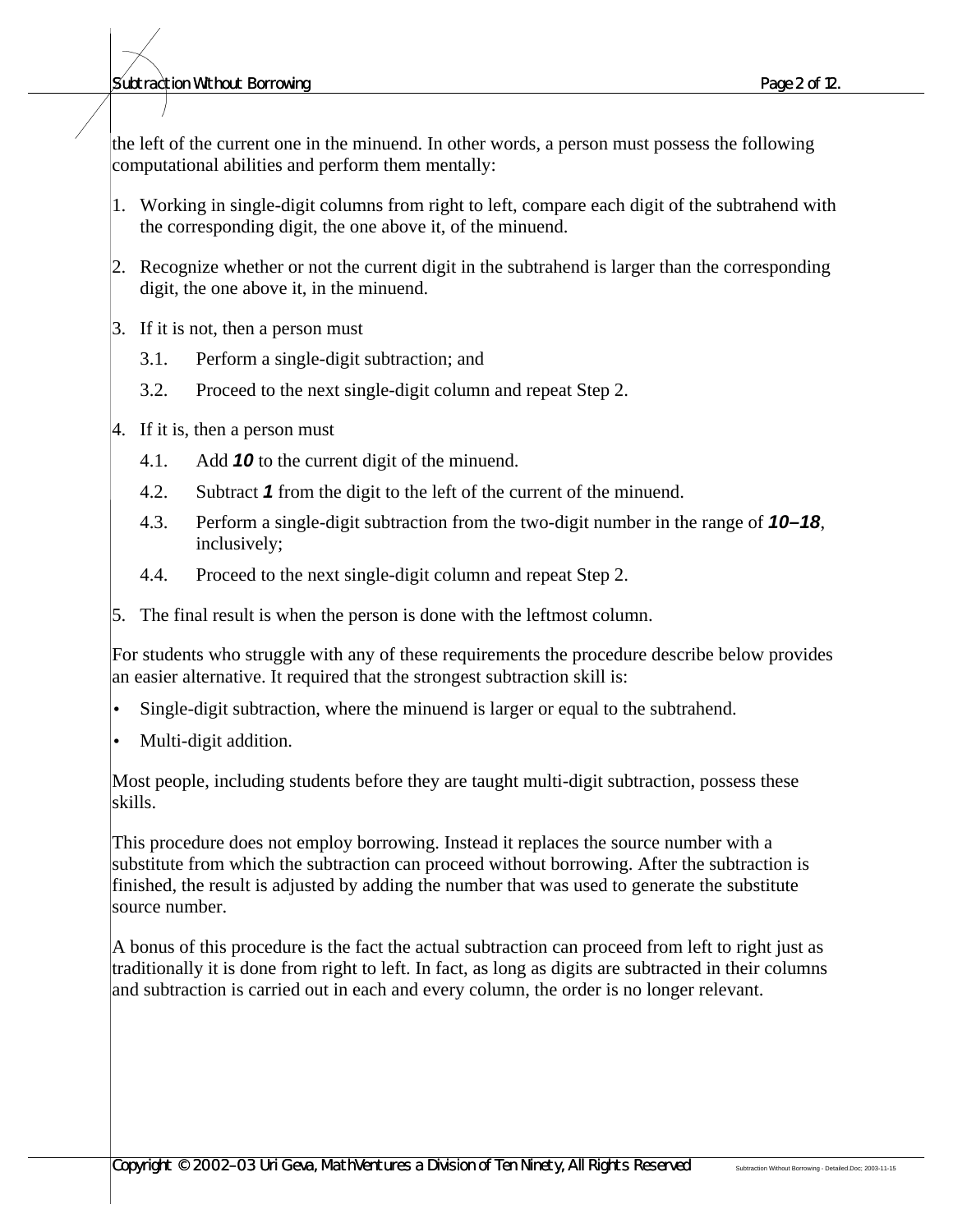# **Concept**

If each and every digit of a minuend is greater than the corresponding digit of the subtrahend than there is no need for borrowing and subtraction proceeds one column at a time, from right to left or from left to right, in the form of single digit subtraction.. In this context the term *corresponding digits* means that the two digits have the same decimal value. In other words, when the two numbers are written one above the other and their digits are aligned, then the two digits form a single column.

Almost every minuend has at least one such a substitute minuend. It is the largest number, which  $(a)$  is smaller than the given minuend and (b) terminates with a continuous string of 9's and (c) each and every digit of it is larger or equal to every corresponding digit of the subtrahend.

# **Demonstration**

Let see how it works by following a simple example. Say we want to solve the following subtraction problem:

> 67693 **–**49856

The largest number that ends with a string of 9's and is smaller than the minuend is 67599. But its 5 (in the middle) is smaller than the corresponding 8 of the subtrahend below. So try for the next largest number 66999. It too fails the test for its second 6 is smaller than the 9 below it. The next largest number is 59999 and it passes the test. This is it.

It is easy to see that the difference between 59999 and 67693 is 7694. Because

 67693 – 59999  $= 67693 - (60000 - 1)$  $= 67693 - 60000 + 1$  $= 7693 + 1$  $= 7694$ 

Now, go ahead and do the simplified subtraction:

```
 59999
–49856
 10143
```
And finally add back the difference between the original minuend and the substitute one:

 10143 **+** 7694 **17837**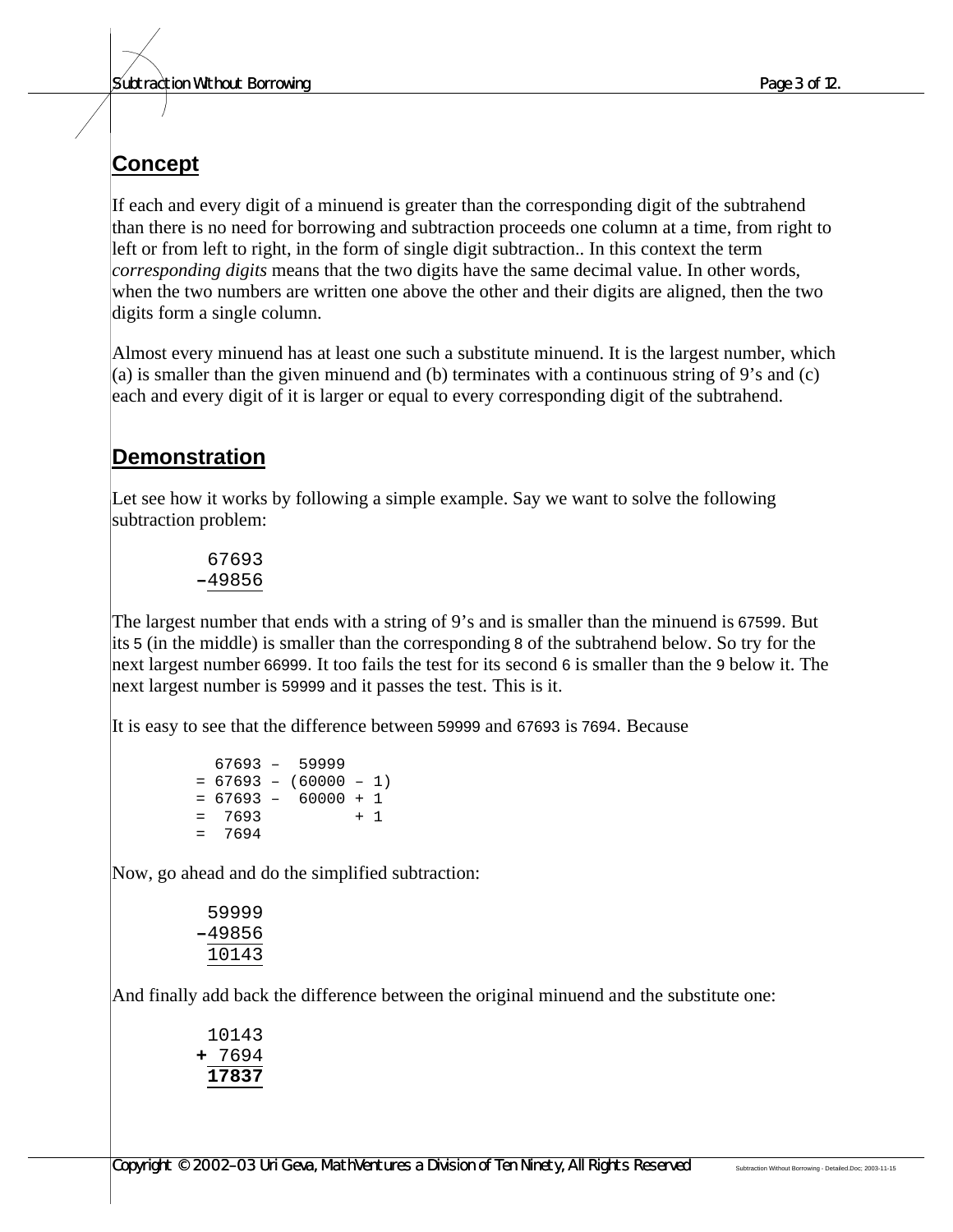*Subtraction Without Borrowing Page 4 of 12.*

And, indeed, 17837 is the answer to the original subtraction problem.

You may be tempted to find a number that is **larger** than the original minuend, which satisfy the desired condition that each of its digits is larger than the corresponding digit of the subtrahend. While such a numbers are available they suffer from two problems. Let's look at our example.

> 67693 **–**49856

First, one number that is larger than the original minuend is

69999

The difference between *69999* and the original number *67693* is

| 69999 |
|-------|
| 67693 |
| 2306  |

which is not as simple as  $7693 + 1 = 7694$ , where **7693** is part of the original number.

Second, after you are done with the complete subtraction

| 69999  |
|--------|
| -49856 |
| 20143  |

you still have to do **another subtraction** to adjust for the number *2306* that you added.

Every time we adjust any of the original numbers by addition, we must reclaim the original value by an inverse subtraction operation and vice versa. As it turns out, our procedure gets around this problem by accomplishing a subtraction operation that is extremely easy to perform. It employs the largest number that terminates with a continuous sequence of *9* 's that is **smaller** than the original minuend. This forms a number from the last few digits of the original minuend and adds *1* to it.

## **The Procedure**

Let the original minuend be denoted by  $N_1$  and its substitute minuend by  $N_1$ <sup>'</sup>. The digits of  $N_1$ ' must satisfy the following rules:

- 1. *N1'* ends with a continuous string of *9* 's, and
- 2. the value of the first digit to the left of the ending string of *9*'s is one less than the value of the original digit of *N1***,** and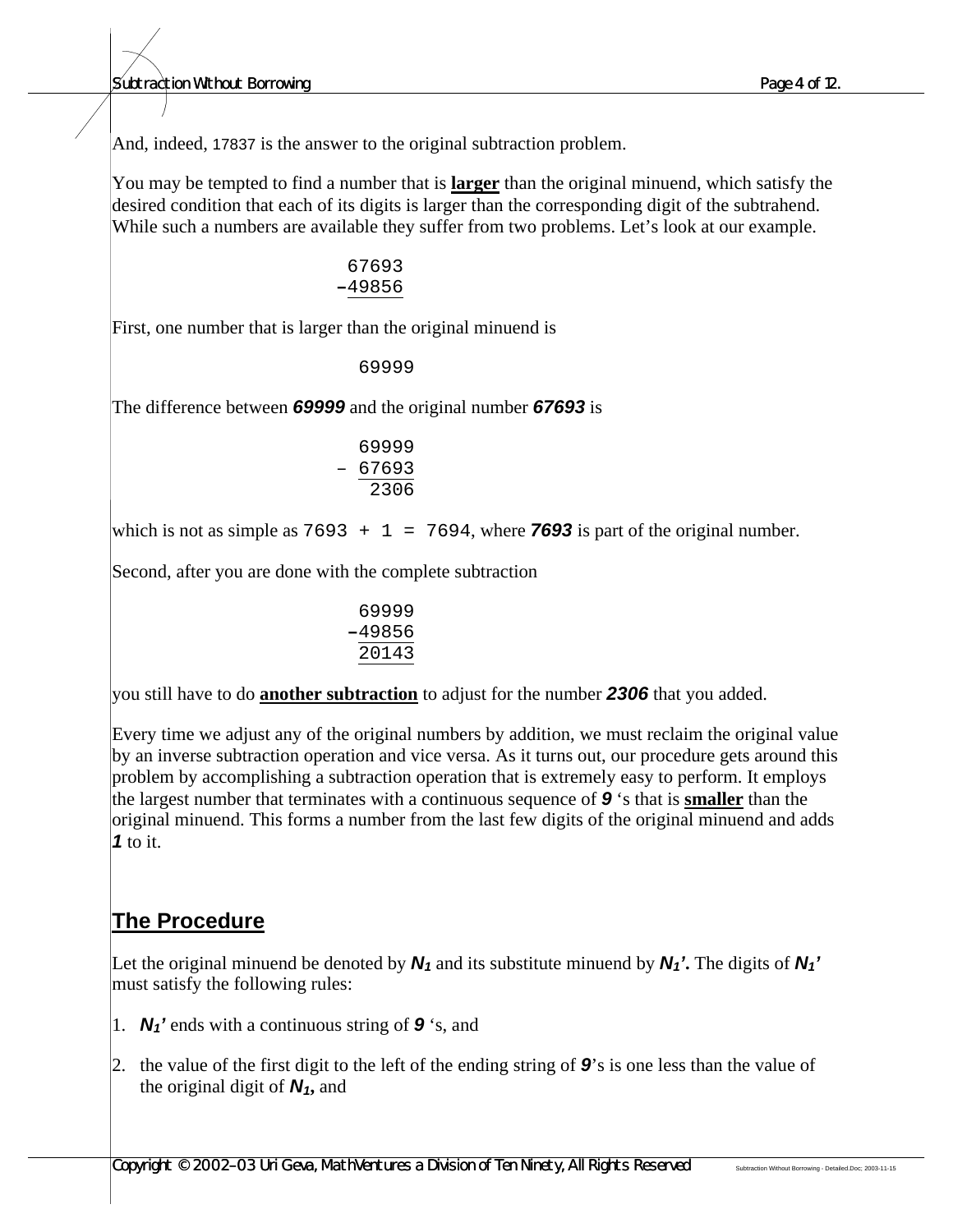- 3. If *N1'* has any more digits to the left of this digit (R2), then
	- 3.1. These digits are the original digits of *N1***,** and
	- 3.2. Each of these digit is larger or equal to the corresponding digit of the subtrahend, *N2***.**

The difference between  $N_1$ <sup>'</sup> and  $N_1$  is always so easy to figure out that, practically speaking, it requires no computation. Let us denote this difference by *Nadj***.** (For this is *the adjusting number*.) That is,  $N_{adj} = N_1' - N_1$ . Once the simplified subtraction is completed, the result must be adjusted by adding to it *Nadj***,** yielding the correct answer for the original subtraction problem.

# **Do This**

The procedure consists of just 4 simple steps. (For simplicity we do not discuss here the various cases and how to handle the exceptions that may occur and other details. For a more rigorous definition see the appendix Formal Algorithm.) There are two ways to proceed, resulting with slightly two different procedures.

#### **Start at the Right and Proceed Left**

Starting with the right-most digit do the following:  $_{LR}$ 

- **1.** Test it and every digit to its left whether it is larger than the corresponding digit of *N2.*
	- 1.1. If it and all the digits to its left pass the test in S1, then you are done. Move left to the next digit and proceed to Step S1.3.
	- 1.2. If not, convert this digit to *9* (if it is *9*, leave it as is) and move left to the next digit, then repeating Step S1.
	- 1.3. This digit, denoted by *n*, is the first digit of *N1* that you did not have to convert to *9* (it may have been 9). Replace *n* with *n–1.* (So it were *n=9* then *n–1=8.*)

Proceed to Step S2.

## **Start at the Left and Proceed Right**

1. Starting with the left-most digit in  $N_1$  that is smaller than or equal to the corresponding digit in *N2*, replace it and each and every digit to its right with a *9.* And if the first digit to its left is *n*, replace this digit with *n–1.* Let this new number be denoted by in *N1'.* For clarity, cross out the original number *N1.*

Proceed to Step S2.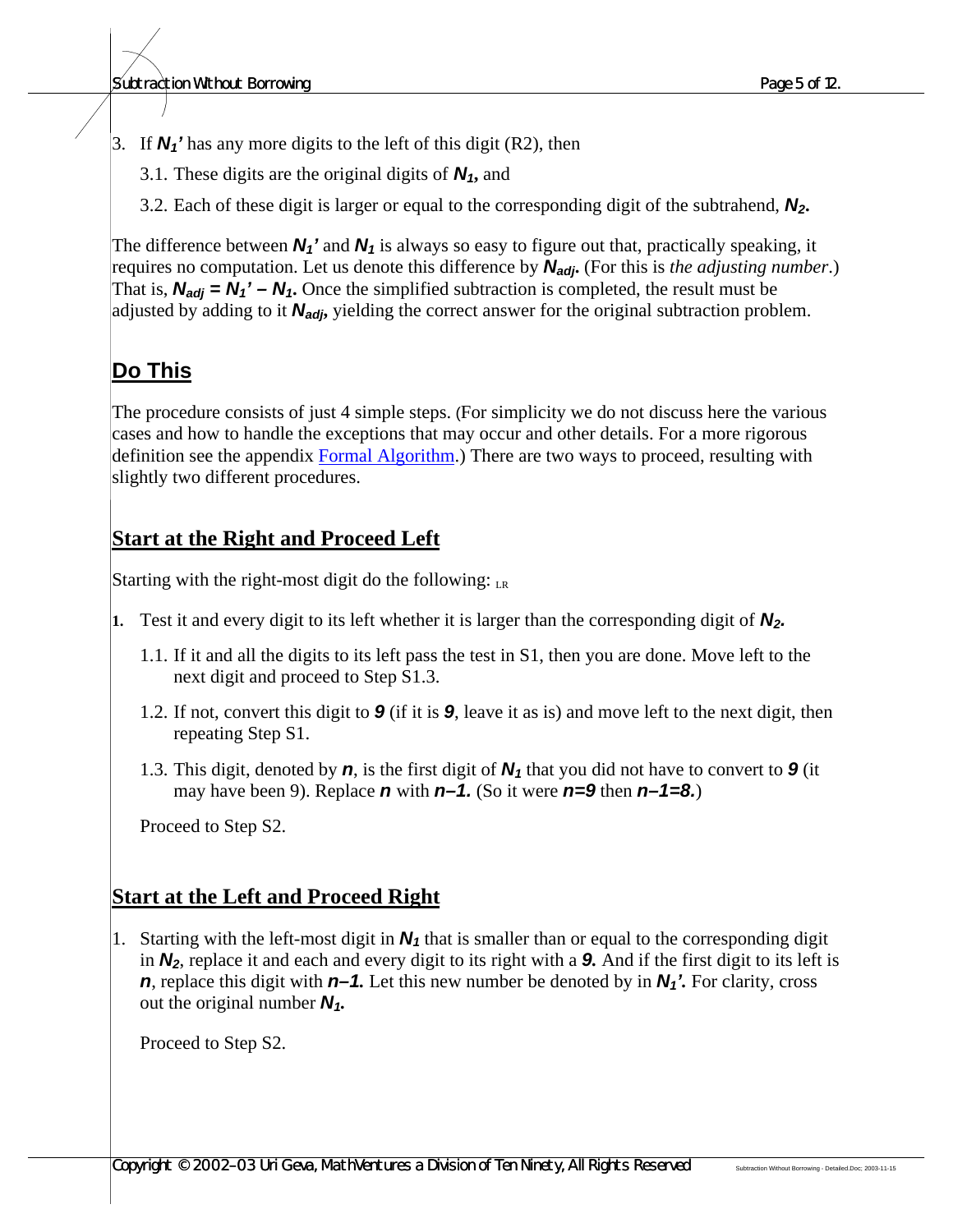#### **Proceeding to the Finish**

- 2. Above the row of *9*'s and in square brackets write the number that equals to the number consisting of the original digits plus *1.*
- 3. Subtract  $N_2$  from  $N_1$ <sup>'</sup>.
- 4. Add to the result of the subtraction in Step S3 the number in the square brackets from Step S2. This is your answer. *N1* is larger than the corresponding digit of *N2***,** the subtraction can proceed from left to right just as traditionally it is done from right to left.

# **Examples**

The following examples illustrate various ways to work out a subtraction using this procedure. We tried to show how to do it in your head but... you'll have to figure this one out yourself.

#### **Example 1**

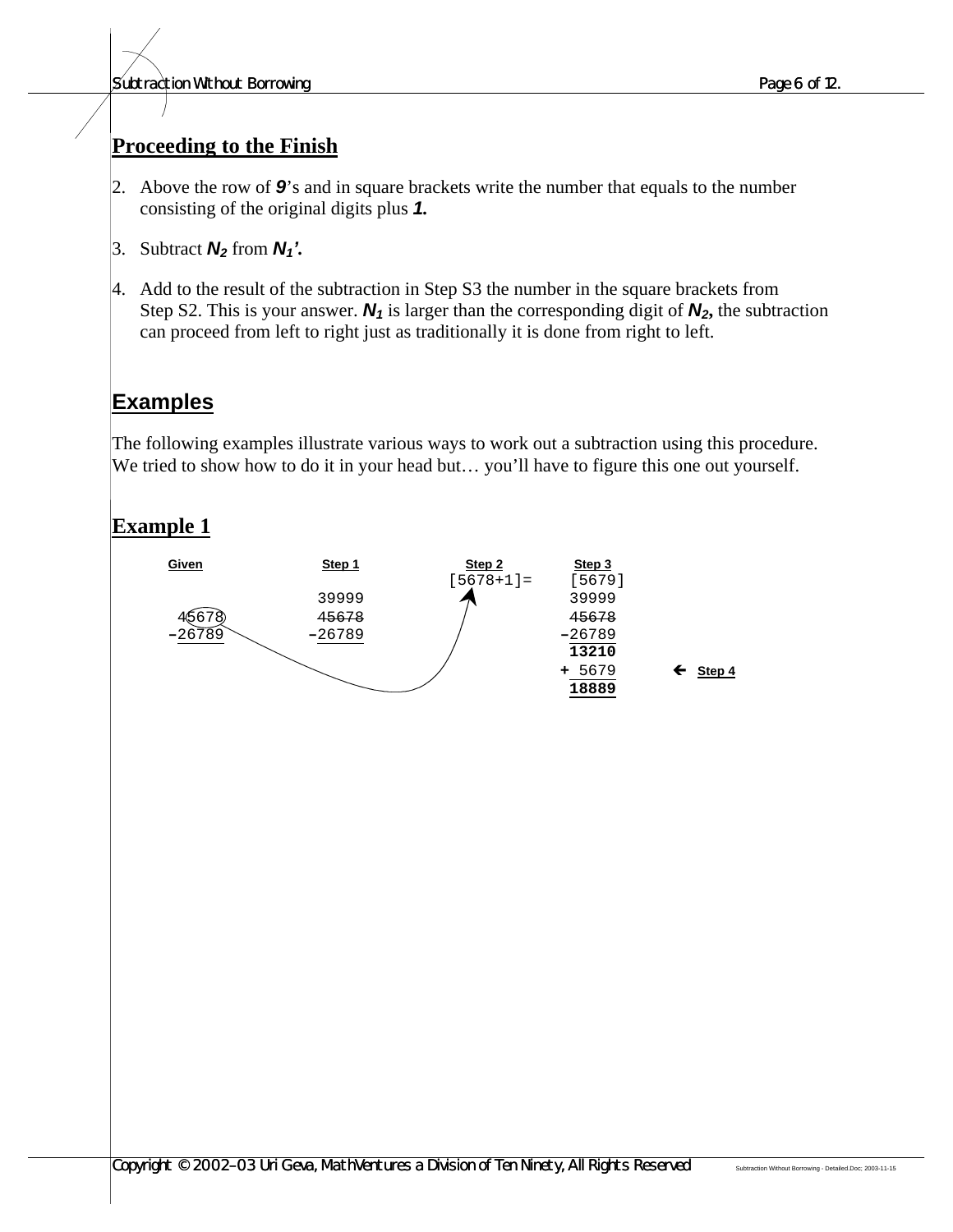|        | <b>Example 2</b>                                                                                           | <b>Example 3</b>                                                                                             |  |  |  |
|--------|------------------------------------------------------------------------------------------------------------|--------------------------------------------------------------------------------------------------------------|--|--|--|
| Notes: | In the following two examples, <b>bold</b> face is used to identify the numbers used in each step.         |                                                                                                              |  |  |  |
|        | [Source: See reference <b>Sheltonian Subtraction.</b> ]                                                    | This example illustrates an alternative ordering of<br>the numbers.                                          |  |  |  |
| Given: | 1287432091362772643<br>35637828321289176                                                                   | 1280432091362002609<br>130637828321289999                                                                    |  |  |  |
| Step 1 | 1287432091362772643<br>128699999999999999<br>35637828321289176                                             | 1280432091362002609<br>127999999999999999<br>130637828321289999                                              |  |  |  |
| Step 2 | [432091362772643+1]<br>1287432091362772643<br>128699999999999999<br>35637828321289176                      | 1280432091362002609<br>[0432091362002609+1]<br>127999999999999999<br>130637828321289999                      |  |  |  |
| Step 3 | [432091362772644]<br>1287432091362772643<br>128699999999999999<br>35637828321289176<br>1251362171678710823 | 1287432091362772643<br>[0432091362002610]<br>127999999999999999<br>130637828321289999<br>1149362171678710000 |  |  |  |
| Step 4 | 1251362171678710823<br>432091362772644<br>÷<br>1251794263041483467                                         | 1149362171678710000<br>0432091362002610<br>٠<br>1149794263040712610                                          |  |  |  |

#### **Why It works**

According to the common subtraction procedure, when you want to subtract the subtrahend from the minuend, you must compare each and every digit of the subtrahend with the corresponding digit of the minuend. If the subtrahend's digit is larger than that of the minuend, you must perform a borrowing procedure on the minuend.

However, you never have to do any borrowing if the minuend is a number having digits each of which is larger than the corresponding digit of the subtrahend. It turns out that, for almost every minuend, you can easily find such a number and, moreover, finding it and adjusting for using it is so simple that it requires practically no computation.

This number is the largest possible that ends with a string of 9's yet it is still smaller than the original minuend. Once you find such a number put it to a simple test: Is each and every of its digits is equal or larger than the corresponding digit of the subtrahend? If so, this is it; if not, try for the next number.

For example, if the minuend is a number between 5,000 and 5,998 then, for most subtrahends, you can replace it with the number 4,999. (In this case the subtrahend should not be greater than 4,998.) Now, the difference between the original number and the substitute one always equals to the number consisting of the digits that were turned into 9's plus1. In the example above, it will be whatever was the minuend value above 5,000 plus 1.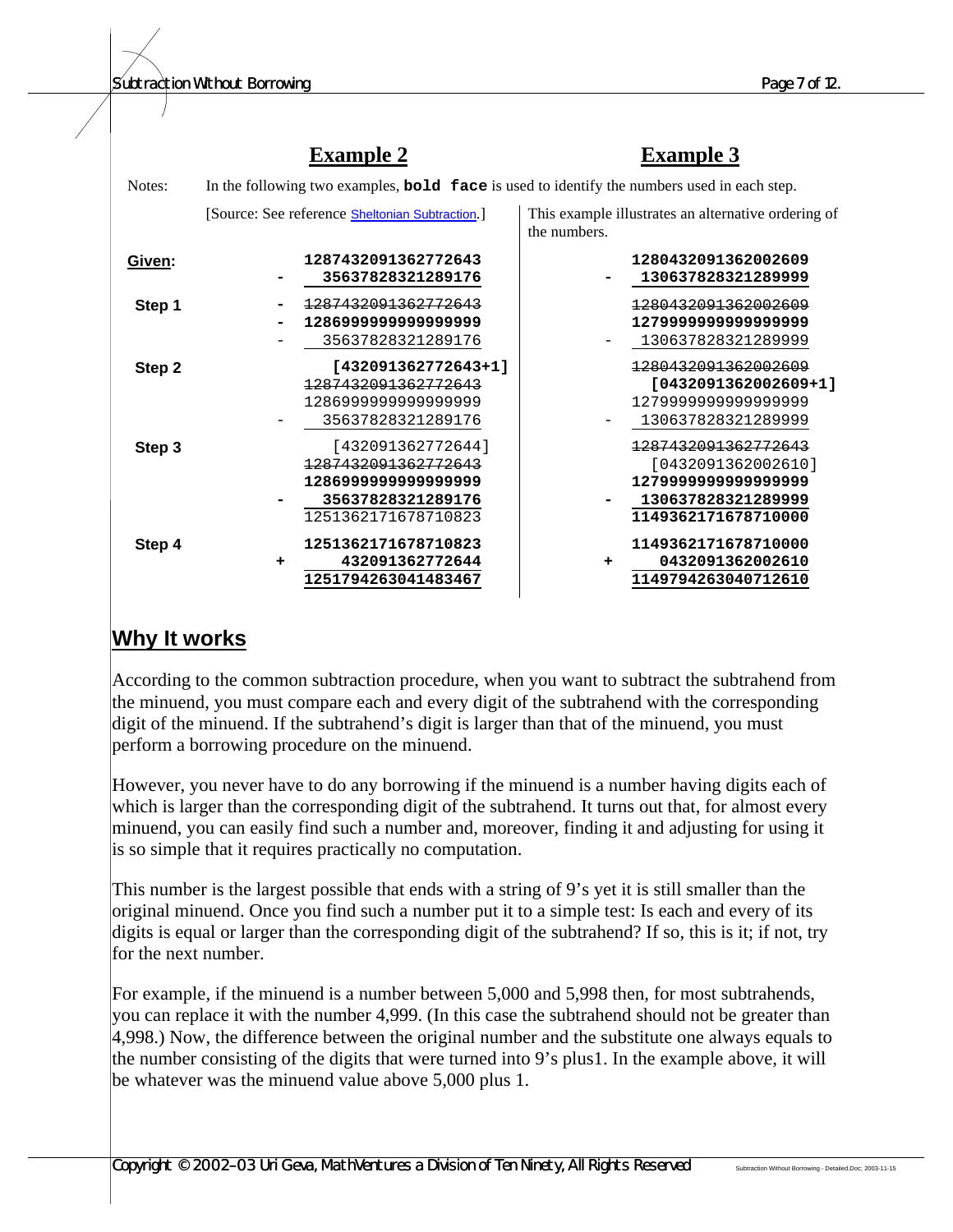*Subtraction Without Borrowing Page 8 of 12.*

Let's make it concrete. To subtract:

 5621 **–**4756

First change 5671 to 4999 and note that the difference between the two numbers is  $621 + 1 = 622$ . That is,

> 5621 **–** 4999 = 5621 **–** (5000 - 1) = 5621 **–** 5000 **+** 1 =621 **+** 1  $= 622$

Now perform the simplified subtraction:

$$
4999\n-4756\n\hline\n243
$$

Finally add back the number by which you adjusted the original minuend to get the second one:

$$
\begin{array}{r} 243 \\ + 622 \\ \hline 865 \end{array}
$$

This is the answer to the original subtraction problem.

# **Appendixes**

## **Formal Algorithm**

The formal procedure requires the following steps. (The digit conversion from *N1* to *N1'* is described in only one direction, from left to right; the right-to-left direction is just as simple to specify.)

- 1. Find the left-most digit of  $N_1$  that is either
	- 1.1. smaller than the digit in the same column of *N2***,** or
	- 1.2. equal to the digit in the same column of *N2* and the number that is formed by the digits that are immediately to its right is not larger than the number formed by the corresponding digits of *N2***.**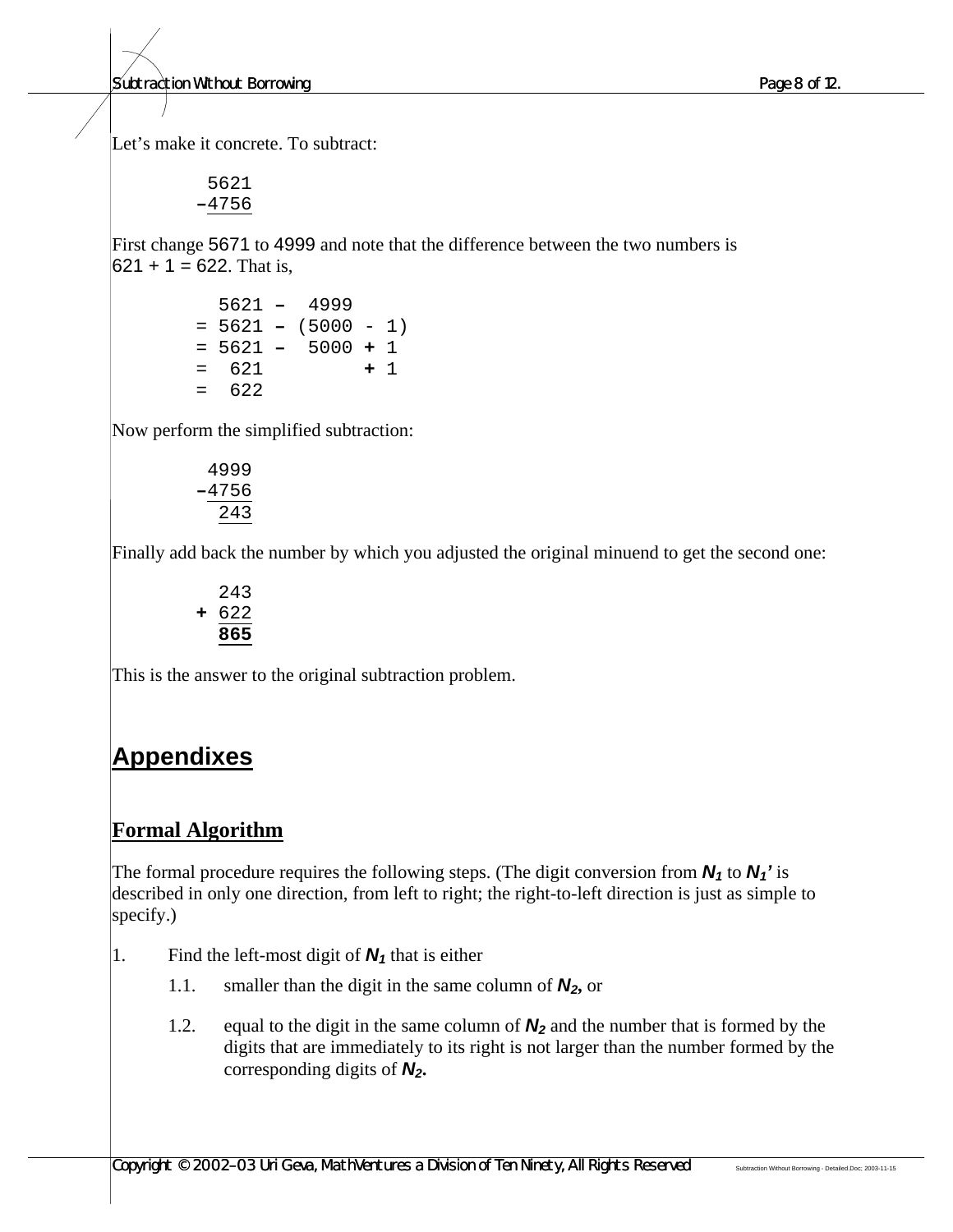#### *Subtraction Without Borrowing Page 9 of 12.*

The result of this step is that you are assured that each and every digit of  $N_I$  that is to the left of this digit is **greater** than the corresponding digit in the same column of *N2***.**

If  $N_2 > N_1$ , change the subtraction order, that is perform  $N_2 - N_1$ , revise the notations accordingly and restart the process of this algorithm. However, at the end, you must assign to the result the negative sign.

- 2. Replace this digit and each and every digit to its right with a *9***.** (If the digit is already 9, leave it unchanged.)
- 3. If the first digit to its left of this digit is *n***,** the replace it with *n–1***.**
- **Note.** Steps 1 through 3 can be simplified as follows: Let the left-most digit of *N1***,** be *n***.** There are two possible cases:
	- (a) *n* is larger than the corresponding digit of *N2*. In this case replace each and every digit to its right by a *9* and replace *n* by *n–1***.**
	- (b) *n* is not larger than the corresponding digit of *N2***.** In this case, either
		- (b.1)  $N_2 > N_1$ , which means that the result of the subtraction will have a negative value. Therefore, reverse the subtraction order of *N1* and *N2***,** that is subtract  $N_1$  from  $N_2$ , and restart the procedure, adjusting the notations accordingly. At the end, you must assign to the result the negative sign.
		- (b.2) By examining the digits to the right of *n*, apply Step (a) to the first digit that is larger than the corresponding digit of *N2***.**

If these 3 steps are simplified so, then each of the subtraction and addition steps described below will involve more digits. However, the difficulty level of these operations themselves remains unchanged.

- 4. Let us denote this new number  $N_1'$  and for clarity, cross out the original number  $N_1$ .
- 5. Above the *9*'s write the original number in square brackets. The purpose of the square brackets is merely identification of this number.
- 6. Add *1* to the number you wrote in Step 4. Let us denote this number *Nadj***.**
	- 6.1. If the last digit is smaller than 9, just increment it by 1;
	- 6.2. If the last digit is 9, change it to 0 and
		- 6.2.1. Repeat Steps 6.1 and 6.2 with respect to the next digit to the left.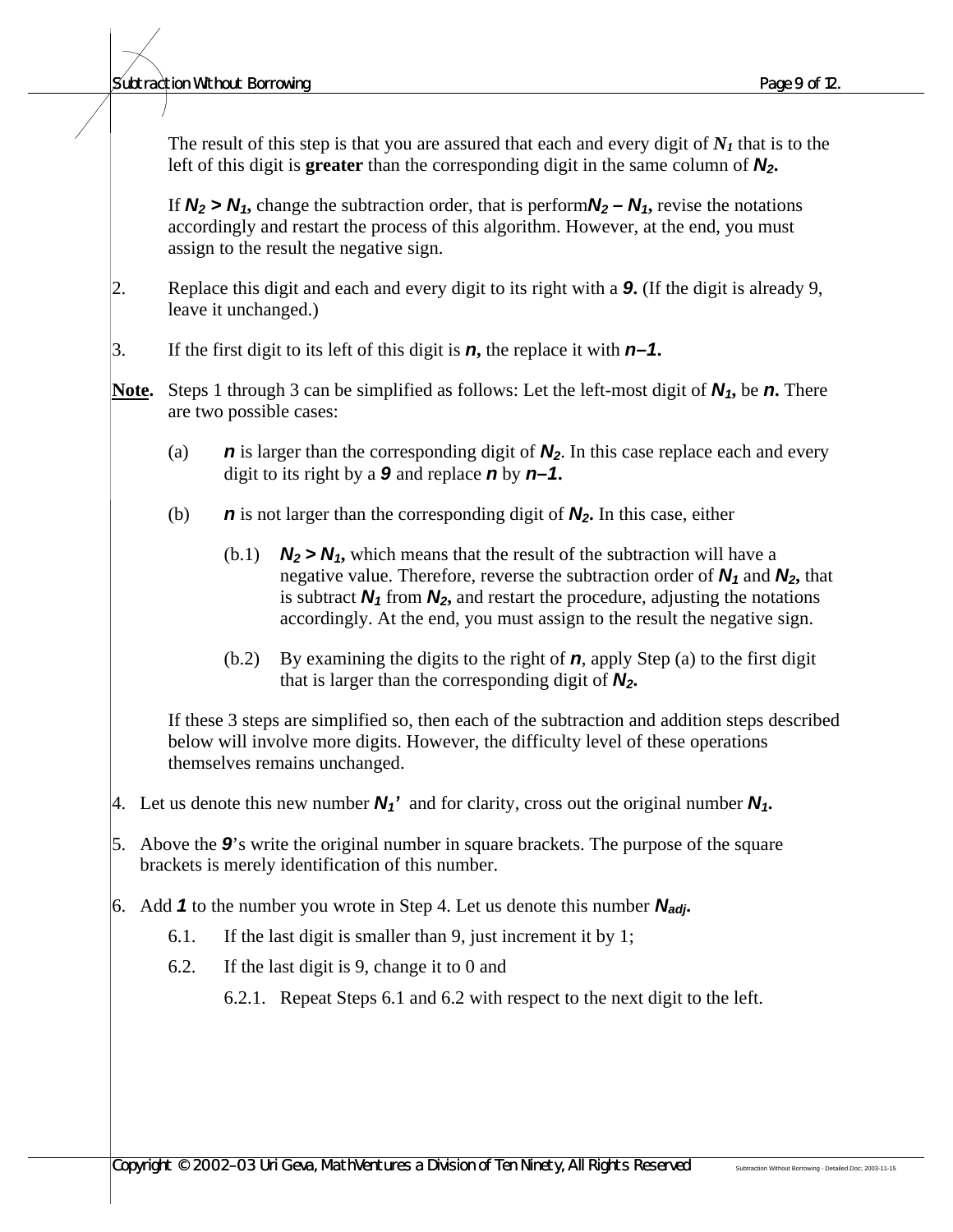*Subtraction Without Borrowing Page 10 of 12.*

7. Subtract the number  $N_2$  from the number  $N_1$ <sup>'</sup>. Let us denote the resulting number  $N_3$ '.

8. Add the number  $N_{adj}$  to the number  $N_3$ <sup>'</sup>. The result is  $N_3$ . Or,

1.  $N_3' + N_{adi} = N_3$ 

That is, the ordinary subtraction procedure is replaced with a simpler one followed by an addition:

$$
N_1 - N_2 = N_1' - N_2 + N_{adj} = N_3.
$$

#### **Notes**

• **Borrowing vs. carryover.** Notice that the final addition step of this method often requires carryover. However, Carryover is significantly simpler than borrowing. On the other hand, borrowing is not the inverse of carryover for several reasons.

1. Carryover is nothing but a procedural shortcut of the detailed addition procedure. For example, the following addition with carryover



2. Carryover requires a single digit addition (assuming only two numbers are involved in either addition or subtraction. See Item 4 for more about this point.) Subtraction requires two operations subtracting *1* from the higher-order digit of the minuend and adding *10* to the current digit of the minuend.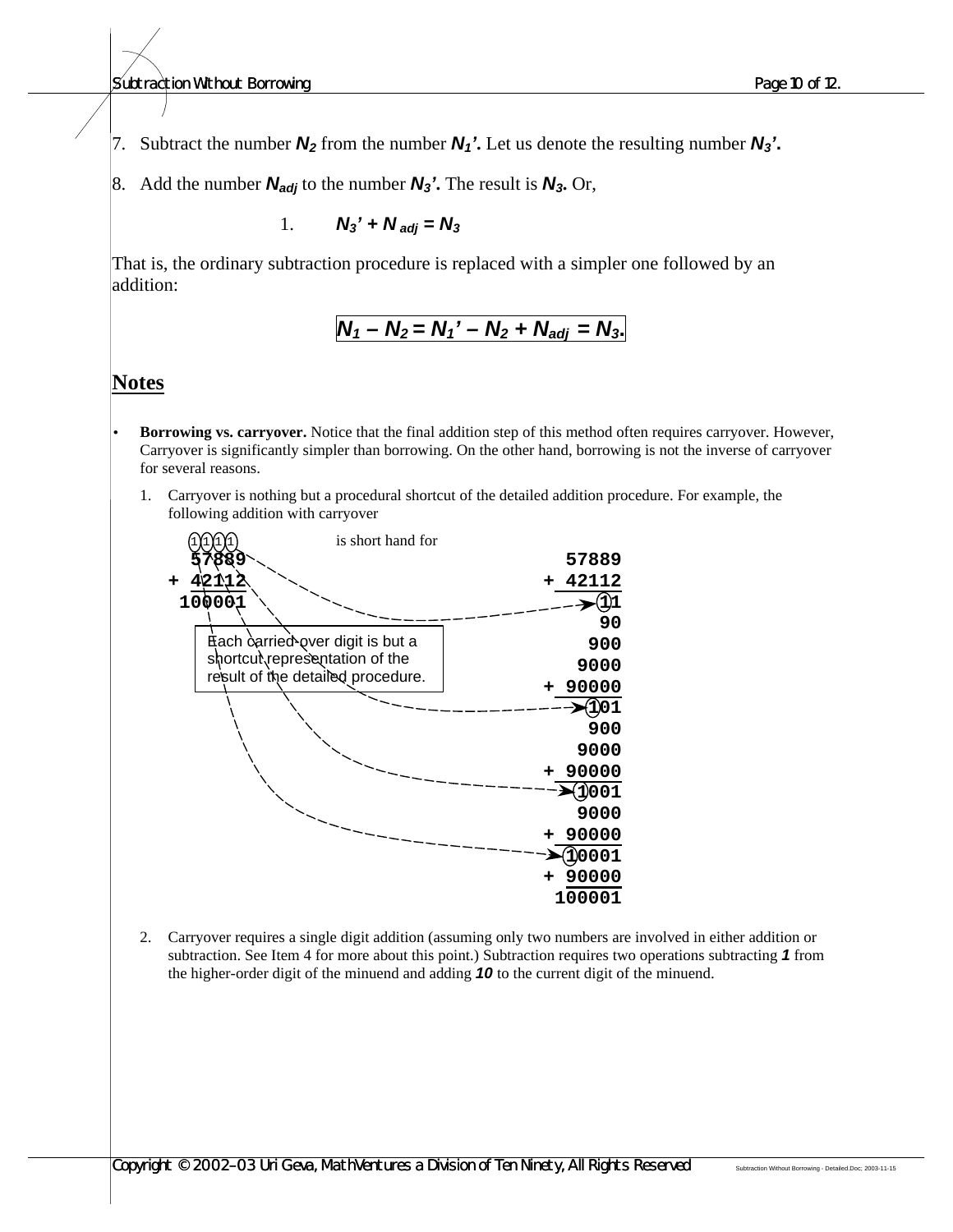*Subtraction Without Borrowing Page 11 of 12.*

3. A sequence of cascading borrowing may have to be executed in order to perform a single columnar subtraction. During addition, when carryover is required for each column, even if one addition causes a borrowing chain, each single addition depends only on the one that immediately precedes it.



If one asserts that in this example each subsequent borrowing is only necessary when it is time to perform the corresponding columnar subtraction operation, then consider the following subtraction that is requires completing a chain of borrowing before subtraction can commence:



4. The result of the three preceding differences is a significant operational difference: While addition is routinely carried on more than two numbers at once, subtraction is executed by subtracting only one number from another at a time. For example,

| 63   | to subtract | 63    | the common practice is | 63 |
|------|-------------|-------|------------------------|----|
| + 38 |             | $-38$ |                        | 38 |
| + 21 |             | $-21$ |                        | 25 |
| 122  |             |       |                        |    |
|      |             |       |                        |    |
|      |             |       |                        |    |

• A teacher mentioned to me that a Portuguese had shown her this method and she thought it was taught in Portugal. [August 15, 2002]

- Other methods of subtraction without borrowing:
	- Sheltonian Subtraction requires competence working with negative numbers.